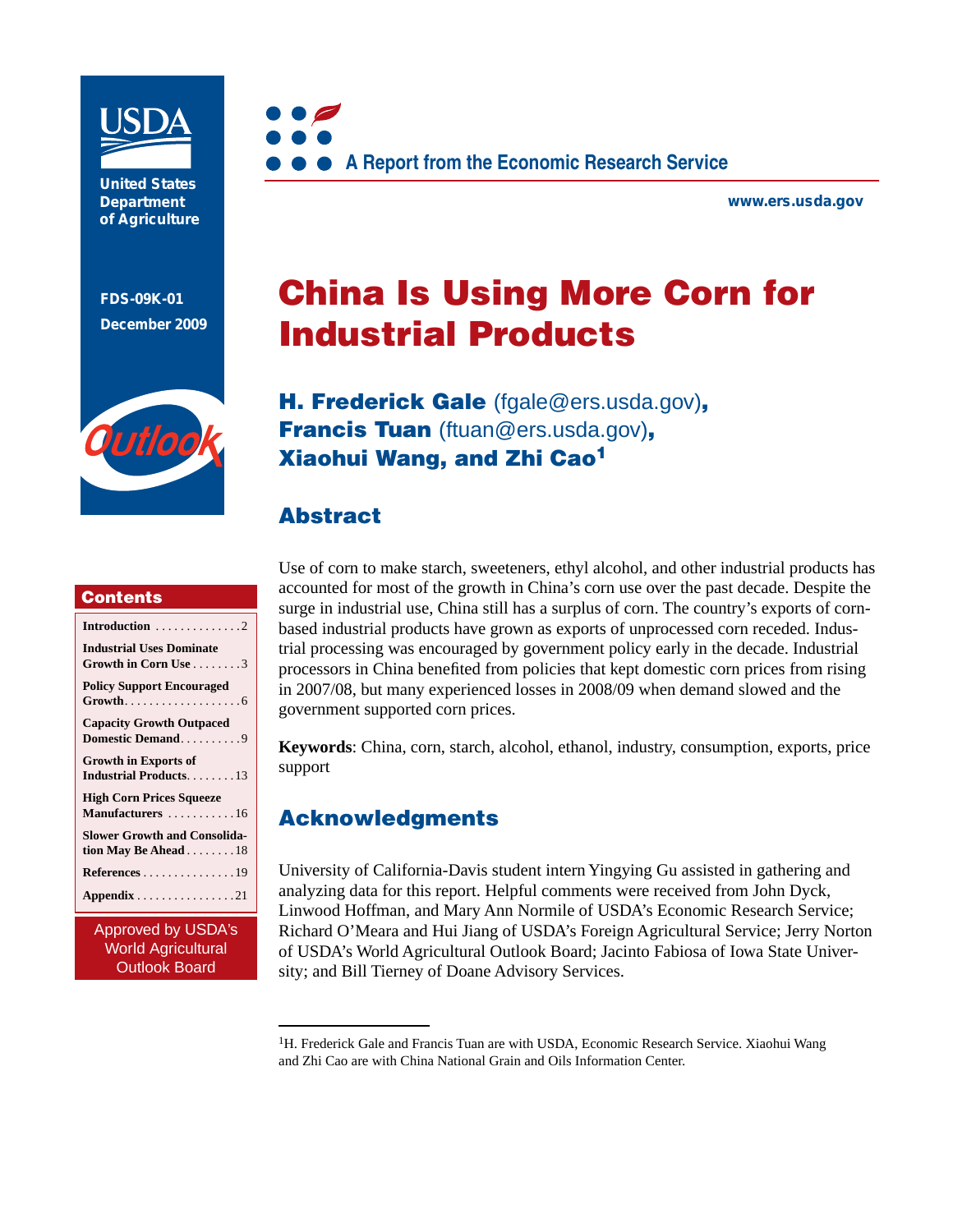### Introduction

China is the world's second-leading consumer and producer of corn, accounting for 19 percent of world consumption in market year 2007/08 (fig. 1). In past years, China was a leading exporter of corn, but its exports fell from a peak of 16 million metric tons (mmt) in calendar year 2003 to under 1 mmt in 2008. To date, the country is not a significant corn importer, but many market analysts expect this may change as a result of China's rising consumption.

The rapid growth of industrial processing of corn makes it difficult to assess China's corn market. About one-fourth of China's corn now enters industrial processing, which yields hundreds of food, feed, alcohol, and chemical products. Estimates of corn use from analysts in China indicate that the share of corn used in industrial processing may be higher than currently estimated by USDA and is already at or above the share in developed countries. Estimates are complicated by the large number of products and co-products and the lack of statistical information on these industries.

This report describes the recent growth in industrial use of corn in China. It also reviews unpublished estimates of corn use from Chinese analysts, describes government support for industrial processing, and summarizes trends in corn product exports and prices.

At first glance, growth in both industrial use and feed use of corn would be expected to raise demand to a level that will soon turn China into a corn importer. More careful analysis, however, shows that China still had a substantial surplus of corn in the 2008/09 market year (October-September), despite the rise in industrial use. The rapid rise in processing capacity was encouraged by government policies and outpaced the robust growth in domestic demand for corn-based chemicals, food, and feed additives. Faced with excess capacity, many producers sold their products on the international market, and helped trigger a worldwide boom in imports of industrial corn products. At the same time, China's exports of unprocessed corn declined. Growth in industrial processing of corn slowed as the industry's excess capacity became apparent.

#### Figure 1

### **China and the United States accounted for over half of world corn use in 2007/08**



Note: 2007/08 market year (China: October-September; United States: September-August). Source: USDA, Economic Research Service using USDA, Foreign Agricultural Service, Production, Supply, and Distribution estimates. Accessed in February 2009.

**2** *China Is Using More Corn for Industrial Products / FDS-09K-01* Economic Research Service/USDA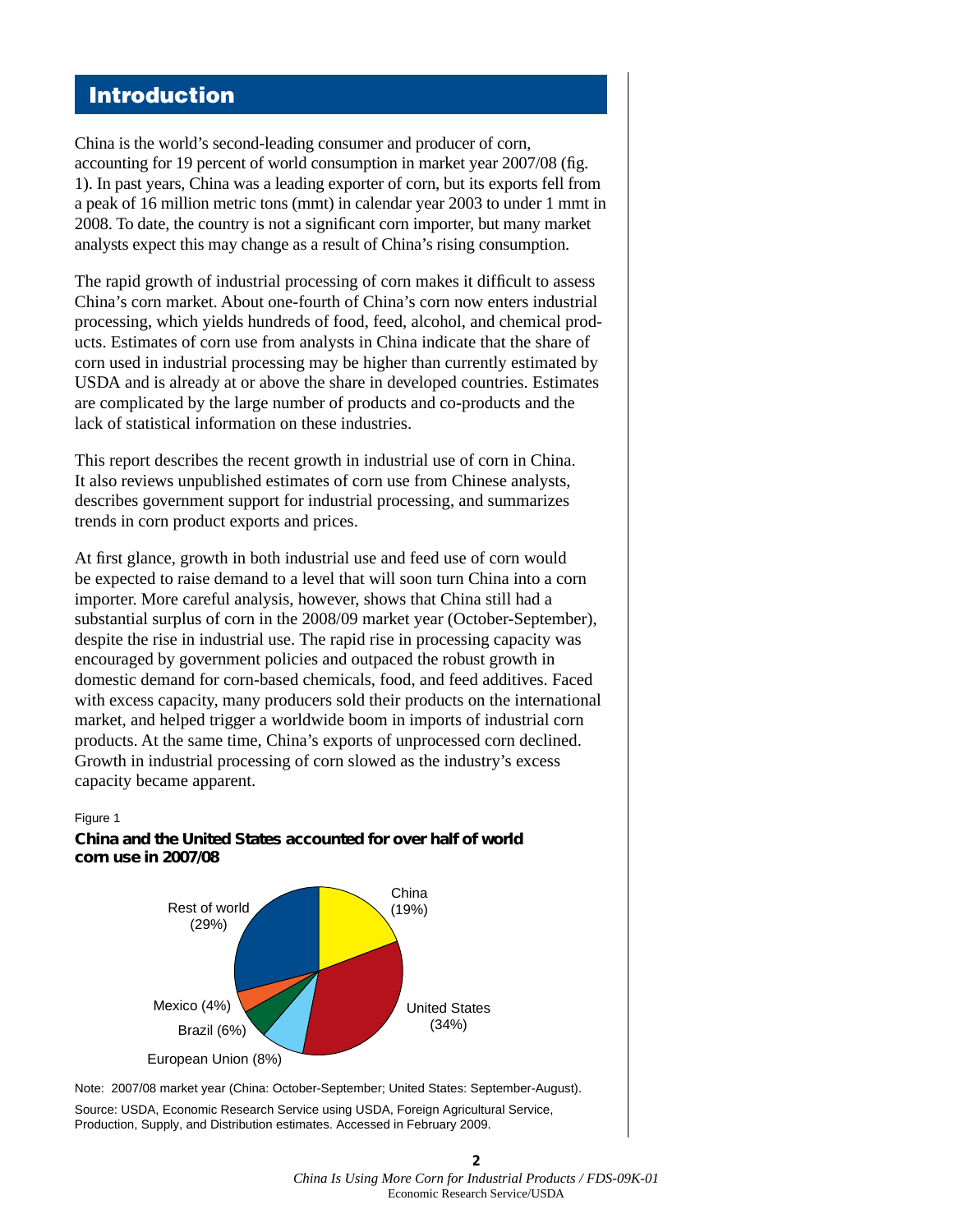# Industrial Uses Dominate Growth in Corn Use

Based on estimates by Chinese market analysts, industrial uses have accounted for nearly all growth in corn use in China since 2000 (fig. 2). In 1985, less than 2 mmt of corn was used for industrial processing; however, the amount grew throughout the 1990s, reaching 10.5 mmt in 2001. With strong government support and robust demand, industrial use of corn then doubled to 20 mmt in 2004, and doubled again to 40 mmt in 2006. The growth in industrial use of corn slowed in 2007 and reversed in 2008 as the slowing economy reduced demand. Industrial processors cut back production in 2008 when the Chinese government set a minimum corn purchase price that erased profits for many types of corn processing.<sup>1</sup>

Industrial milling separates corn kernels into their components: germ, bran, and endosperm. Starch, protein, fiber, oil, and moisture are extracted and further refined into dozens of feed ingredients, sweeteners, alcohols, food additives, and other products. Starch is sold to industrial users as modified or specialty starch; processed into sugars and sweeteners like maltose, glucose, liquid and solid sugars, and high-fructose corn syrup (HFCS); or distilled into ethyl alcohol for beverages, fuel, or pharmaceutical uses. Organic acids and their salts are obtained by fermenting corn syrup or enzyme-treated starch. Acids and salts include citric acid, widely used in pharmaceuticals and foods; glutamic acids and their salts, including monosodium glutamate, that are important food-flavoring agents; and lysine, an essential amino acid used in animal feed. Corn-based starches, sugars, acids, alcohols and other products are used in making paper, pharmaceuticals, textiles, paints, cleaning solutions, and other items. Corn oil extracted from the endosperm is used as cooking oil. Residuals from processing—hulls, fiber, germ meal, gluten, distillers' dried grains and steep water—are used as feed ingredients.

<sup>1</sup>Estimates by China National Grain and Oils Information Center and other analysts in China show surprisingly little growth in feed use of corn in recent years. Livestock production (and feed demand) is growing at a slower pace than in the 1990s, and efficiency of feed conversion is improving. However, it is difficult to make conclusive statements about feed consumption because statistics on the livestock and feed sectors are sparse and analysts question the accuracy of official figures.

#### Figure 2





Note: Chart shows estimated domestic use of corn. Market year is October-September.

Source: USDA, Economic Research Service using 1985-94 data from China Academy of Agricultural Sciences and 1995-2008 data from China National Grain and Oils Information Center reports.

> **3**  *China Is Using More Corn for Industrial Products / FDS-09K-01* Economic Research Service/USDA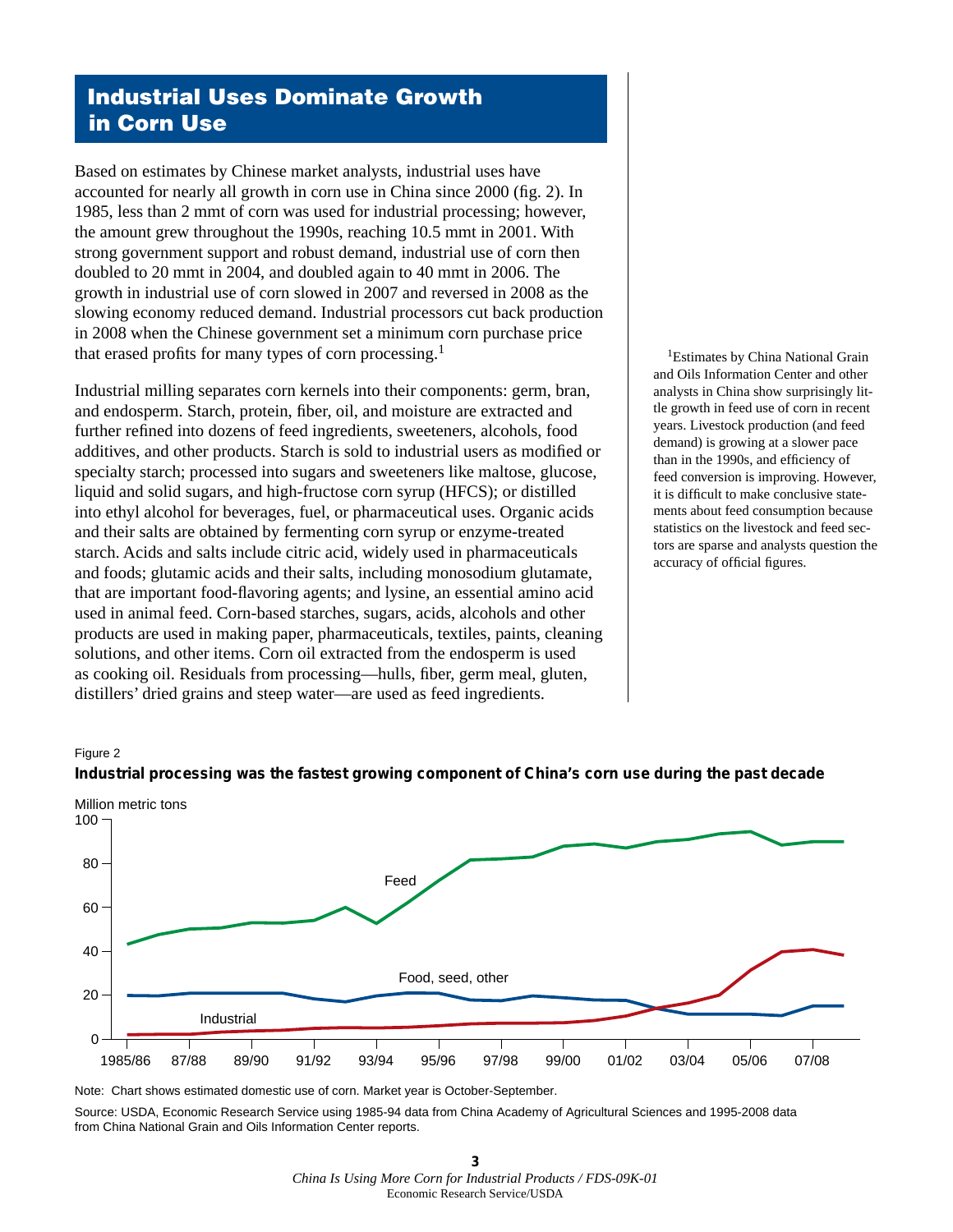Production of all these corn products has grown rapidly. A 2008 conference presentation by an official from one of China's largest agribusiness companies reported fourfold growth in industrial use of corn in China over 1998-2007 (fig. 3) (Yu). The largest single categories of use were starch sugars (glucose, lactose, dextrin, maltose, HFCS, and oligosaccharides) and alcohol for beverage and industrial uses. Use of monosodium glutamate was estimated at over 4 mmt of corn in 2007. Production of lysine began in 2000 and accounted for about 2 mmt of corn by 2007. Use of corn for citric acid grew nearly fourfold in a decade. Ethanol production used 11.6 mmt of corn in 2007—most of it for beverage, industrial, and pharmaceutical uses. Fuel ethanol production from corn began on a commercial scale in 2004 at three designated plants, which now consume about 3 mmt of corn annually.2

Estimates of the amount of corn used in industrial production vary and are complicated by the wide variety of products and a lack of data.<sup>3</sup> In late 2008, ERS surveyed the corn market reports of five grain market analysis organizations in China and found their estimates of corn industrial use for the market year 2006/07 varied from 30 mmt to 40 mmt. Estimates of industrial use as a share of domestic consumption ranged from 22 to 27 percent, up from about 10 percent in 2003/04.

China's share of corn used for industrial processing is already high by international standards. USDA's production, supply, and distribution database includes estimates of two components of demand for each country: feed and residual use, and combined food, seed, and industrial (FSI) use. In China, the United States, and other industrialized countries, industrial uses account for most of the FSI category.4 The USDA estimate of China's FSI was 28 percent of its domestic corn use in 2006/07, comparable to the share in Japan and Canada and higher than the shares in South Korea, the European Union, and Brazil (fig. 4). The FSI share is much lower elsewhere in East Asia—in the range of 3-6 percent in Thailand, Taiwan, and Malaysia. Estimates of China's FSI from Chinese analysts were even higher. The 37-percent share estimated

<sup>2</sup>A fourth ethanol plant uses wheat as its main raw material, and a fifth plant that opened in 2008 uses cassava. A number of nongrain biofuel projects are in pilot stages.

3Estimates are further complicated by the fact that many starch and alcohol products can also be made from other starchy grains. In China, starches are made from corn, cassava, Irish potatoes, sweet potatoes, and wheat. China's National Development and Reform Commission estimated that corn-based products accounted for 92 percent of starch production.

4India and African and Latin American countries have a high food, seed, and industrial share that reflects a high share of corn used as a staple food. These countries are excluded from this comparison. China's food use of corn is larger than that of the United States, while U.S. seed use is higher than that of China because the U.S. planted area is much bigger.

#### Figure 3





Note: Chart shows estimated use of China's corn for industrial products. Market year is October-September. A 2009 speech by Yue (another official from the same company) estimated that industrial use fell to 38 mmt in 2008/09, but did not provide a breakdown by product. Source: USDA, Economic Research Service using Yu, Zuojiang, "Analysis on China's Corn Deep Processing Industry," International Corn Industry Conference, Dalian, China, September 2008.

> **4** *China Is Using More Corn for Industrial Products / FDS-09K-01* Economic Research Service/USDA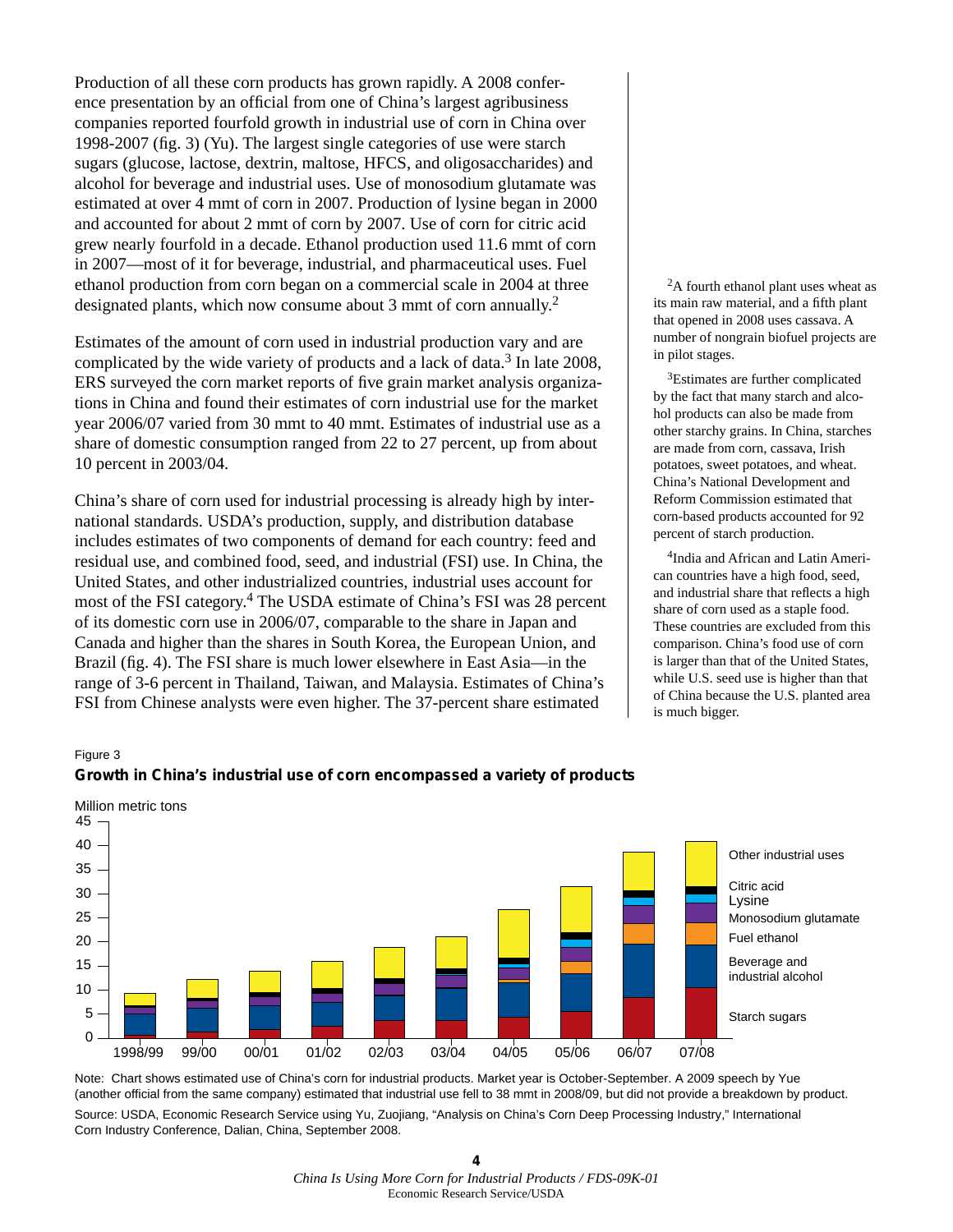#### Figure 4

**The share of China's corn used for food, seed, and industrial uses is among the world's highest**



Note: Chart shows FSI (food, seed, and industrial) use as a share of domestic consumption of corn. Animal feed accounts for the remaining share of use. Data are for 2006/07 market year.

Source: USDA, Economic Research Service using USDA, Foreign Agricultural Service, Production, Supply, and Distribution database, China National Grain and Oils Information Center (NGOIC), and Chicorn (yumi.com.cn).

by China National Grain and Oils Information Center (CNGOIC) is close to the world-leading U.S. FSI share of 38 percent.

The growing use of corn for industrial processing at first glance appears to reduce the amount of corn available for feed; however, a significant portion of corn used for industrial products emerges as feed additives and feed co-products. Lysine, for example, is an essential amino acid that helps animals build protein and gain weight faster. (In past years, China imported lysine, but it is now a lysine exporter.) Feed co-products of industrial corn processing include gluten feed derived from the bran and fibrous portions of the corn (a medium-protein feed) and gluten meal that remains after extracting starch (a high-protein feed). Distillers' dried grains, another feed ingredient high in protein and fiber, is a co-product of alcohol distillation. Feed mills in China mix these products with grains, oilseed meals, and other ingredients to manufacture commercial feeds.

These products generate significant revenue for processors and constitute a significant share of the country's feed supply. China's 40 mmt of industrially processed corn may yield 8-13 mmt of feed co-products. Industrial processing of corn has probably increased the efficiency of corn use in China by separating corn kernels into their components so that feed mills can mix feeds more precisely. This creates a market for each component of the corn kernel and minimizes waste, in comparison with traditional methods of feeding whole or crushed corn kernels to animals.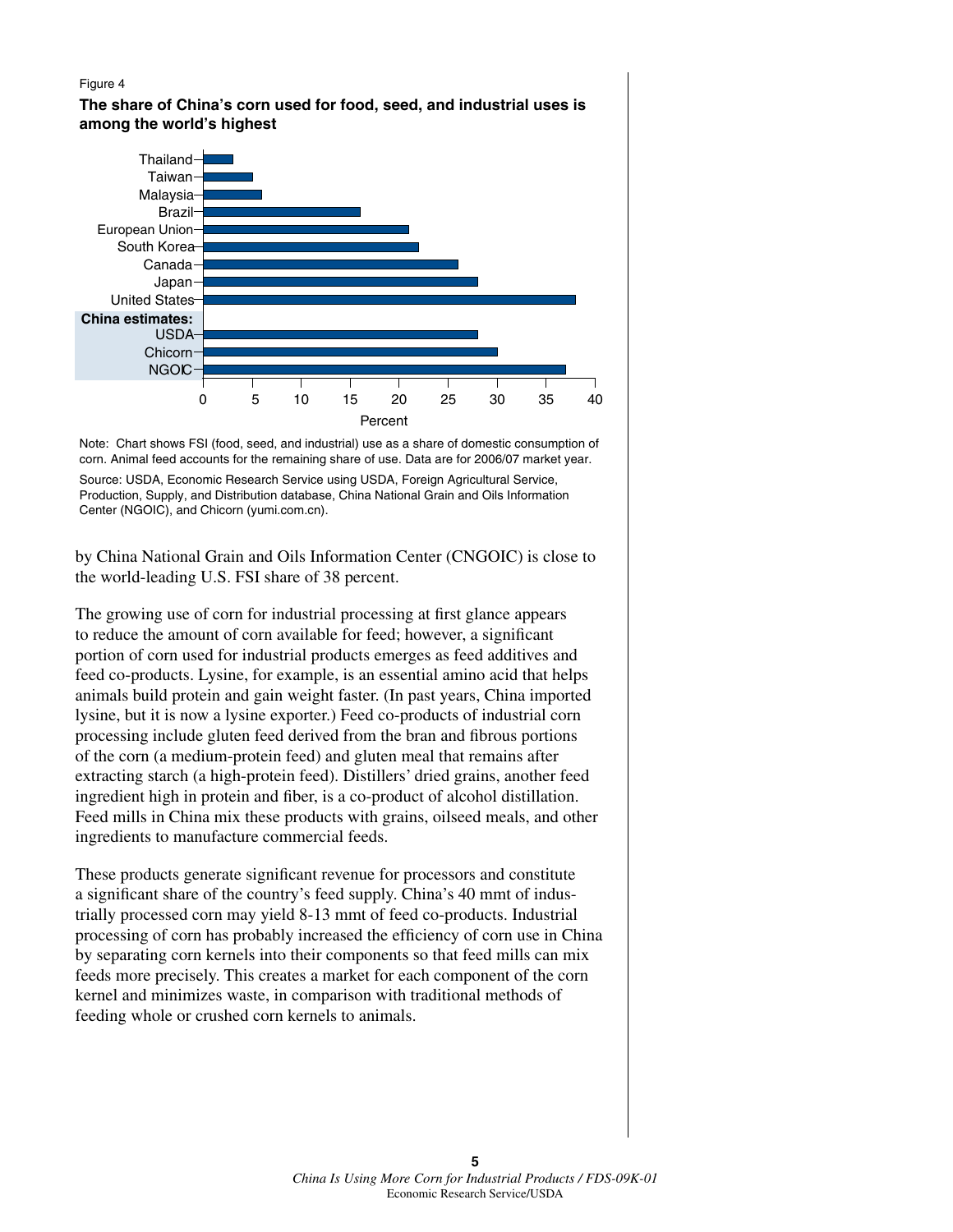# Policy Support Encouraged Growth

The rapid growth in corn processing in China over the past decade reflects a combination of robust demand and strong government support. In fact, processing companies' headquarters often display large photos of Communist Party leaders visiting their facilities, and company brochures usually emphasize their support from the government.

A confluence of factors led to a high level of government involvement in the 2000s. Strong policy support was offered in the late 1990s when China had a glut of corn and prices were depressed. This dovetailed with other priorities, such as promoting economic development in the northeastern provinces, encouraging the development of high-tech industries, and expanding cornbased ethanol to meet goals for renewable fuels and energy independence.

The central government identified corn processing as a key industry for government support in 2000, and the sector was singled out for support in China's 5-year plans for 2000-05 and 2006-10. The government's strategic plan for the corn industry for 2008-15 called for increased processing of corn by nurturing large-scale leading enterprises, "industrialized" supply chains, and the development of "production bases" of farmers. The plan stressed support for citric acid and other value-added products that could benefit farmers. The fuel ethanol industry was initiated in the early 2000s with government support. Fuel ethanol producers depend on government subsidies to earn profits, and a small number of plants with close government connections have been awarded quotas to sell ethanol at fixed prices to state-owned petroleum companies that monopolize gasoline blending.5

National strategies for corn processing are set by central authorities and implemented by various departments of provincial and municipal governments in conjunction with a designated processing company that may be partly owned by the local government. Companies receive support in various ways: through income tax waivers, reduced value-added tax rates, loans granted by state-owned banks, interest rate subsidies, access to real estate (often village-owned farmland that must receive government approval to be converted to industrial use) for industrial parks, and reduced tariffs on imported machinery. Local governments act as intermediaries who organize production bases of farmers to supply corn. A national program gives subsidies to farmers for the purchase of quality seeds for corn and other grains. Many subsidized corn varieties have high starch content or other characteristics that facilitate processing.

Shandong Province has been the leader in China's corn-processing industry. The industry is mainly driven by private investment, but policy support plays a role. For example, Shandong's Zouping County initiated a cornprocessing export project in 2004 with support from the provincial branch of the import/export authority and the county government. At the end of the 3-year implementation, the project was intended to involve 80 percent of the county's grain producers as model farmers. Farmers are to be given extension services and market corn under contract to the Xi Wang (West King) Group, a company with capacity to process 1.8 mmt of corn annually to make starch, sweeteners, corn oil, and feed, mostly for the international market.<sup>6</sup>

5The subsidy for ethanol is set to ensure that companies can make a small profit. Companies also receive tax breaks. The subsidy was raised in 2009 to compensate producers for a decline in the fuel price that year (Beckman and Jiang; China Business Journal).

<sup>6</sup>"Zouping National-Level Corn Export Processing Base Standardized Demonstration Project Under Consideration," http://www.zouping.gov.cn/ Html/zwxx/08260132.html.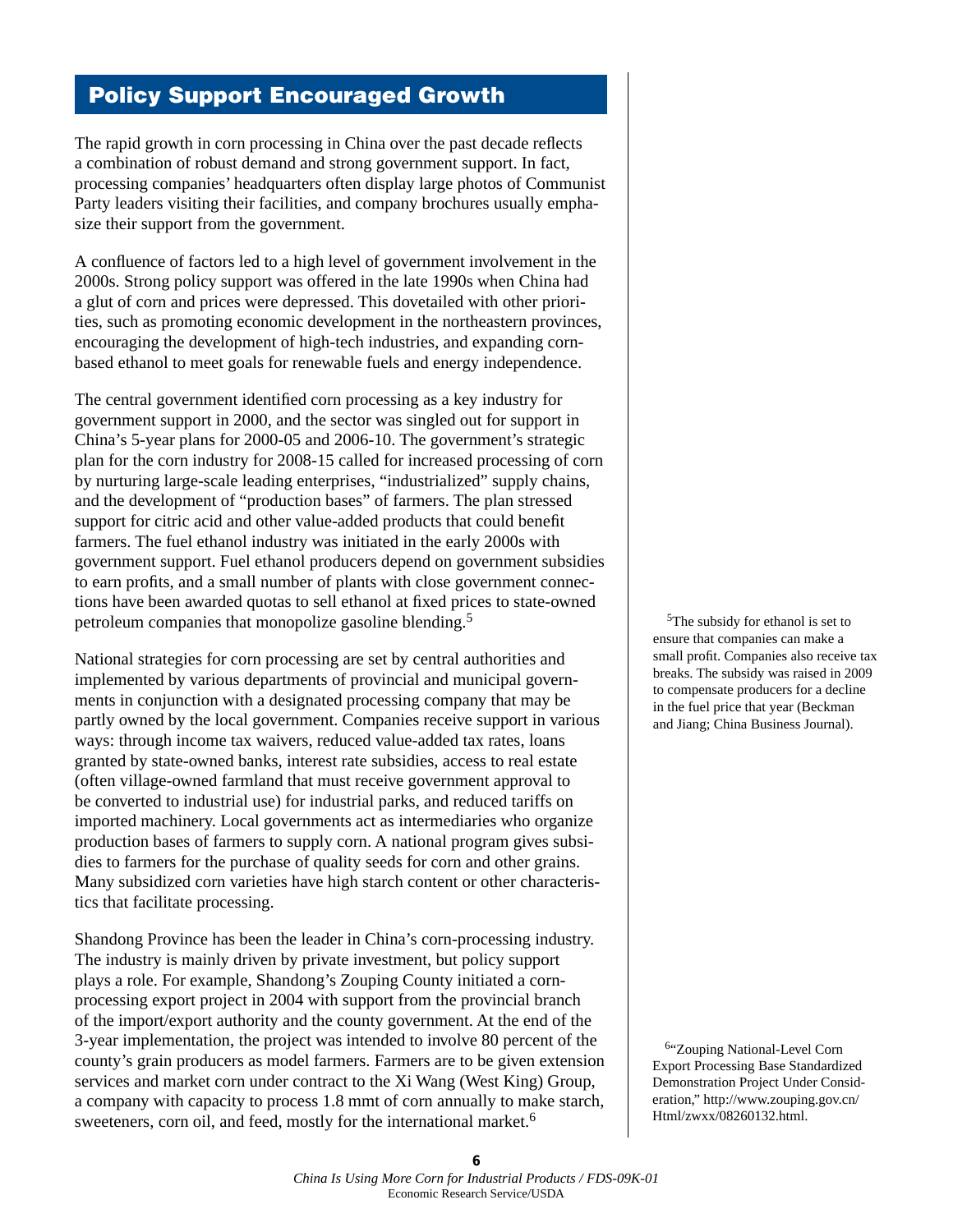Jilin Province and other northeastern provinces—the principal cornproducing region in China—have lagged behind Shandong, but the region's processing capacity has surged due to aggressive government support. The region has been targeted for support to address the lack of local demand for corn and to soften the impacts of the widespread failure of state-owned factories that were concentrated in the region until the late  $1990s$ .<sup>7</sup> In 2008, the Jilin provincial government issued a food processing plan that emphasized corn-based food additives, sweeteners, acids, chemical alcohol, pharmaceuticals, and foods like frozen corn and corn porridge mix. The Jilin government has supported the Dacheng Group, said to be the largest corn processor in Asia. Two distilling plants in Jilin and Heilongjiang Provinces produce cornbased fuel ethanol.<sup>8</sup>

By 2007, the central government sought to curb the blistering pace of growth that favorable policies had helped bring about. Given mounting concerns about rising food prices, food security, pollution, and inefficient use of energy and water (Zhao), the National Development and Reform Commission (NDRC) issued a document in September 2007 that sought to freeze industrial use at 26 percent or less (according to NDRC's estimates) of China's corn use. The commission required the approval for new corn-processing projects by the State Council (China's highest decisionmaking body), the closure of inefficient processing plants, and the creation of a more concentrated industry through mergers and acquisitions (NDRC; China Ministry of Environmental Protection). Authorities also halted growth in grain-based ethanol production, mandating that future growth in biofuel production come from nongrain raw materials. Authorities called for controls on production of corn-based citric acid, lysine, and other products in oversupply. A December 2007 document revising China's foreign investment policy placed strict limits on foreign investment in corn-processing industries. During May-September 2008, the government ordered many corn processors in provinces surrounding Beijing to shut down or cut back production to reduce pollution during the Olympic Games.

In 2008/09, the government revived support for corn processing when China found itself with a glut of corn. China had a record corn harvest that year and demand for feed and industrial corn products slowed. China's Premier called for greater capacity utilization and improved policy support for industrial corn processing as one of eight policy measures to support farmers during the global economic slowdown. The government also needed to dispose of a large stockpile of corn reserves it accumulated when it committed to purchase more than half of the corn crop in the northeastern provinces at minimum purchase prices to shield farmers from falling commodity prices.<sup>9</sup> The government purchased 35 mmt of the record corn harvest of 165 mmt in 2008 for state reserves. Processors and feed mills were unwilling to purchase corn at the support price. At times during 2008/09, China's corn market was at a standstill due to high domestic corn prices, slower demand for industrial corn products due to the global economic slowdown, and weak feed demand (resulting from a cyclical decline in pork production and weak dairy and egg demand in the aftermath of the 2008 melamine adulteration crisis).<sup>10</sup>

7Ma describes a shift in Jilin Province's agricultural exports from bulk corn to processed corn products, meats, and other value-added products. Support for Jilin agricultural exports was available from a fund for international trade promotion and a fund for the renewal of "old industrial areas."

<sup>8</sup>Other fuel ethanol plants use wheat, rice, and cassava. According to news reports, pilot projects using sweet sorghum were said to have been abandoned during 2008.

<sup>9</sup>Corn stocks had also been bolstered by tight restrictions on grain exports during 2008.

<sup>10</sup>In September 2008, it was revealed that thousands of children in China experienced kidney problems linked to the chemical melamine illegally added to watered-down milk. Melamine was also found in poultry feed.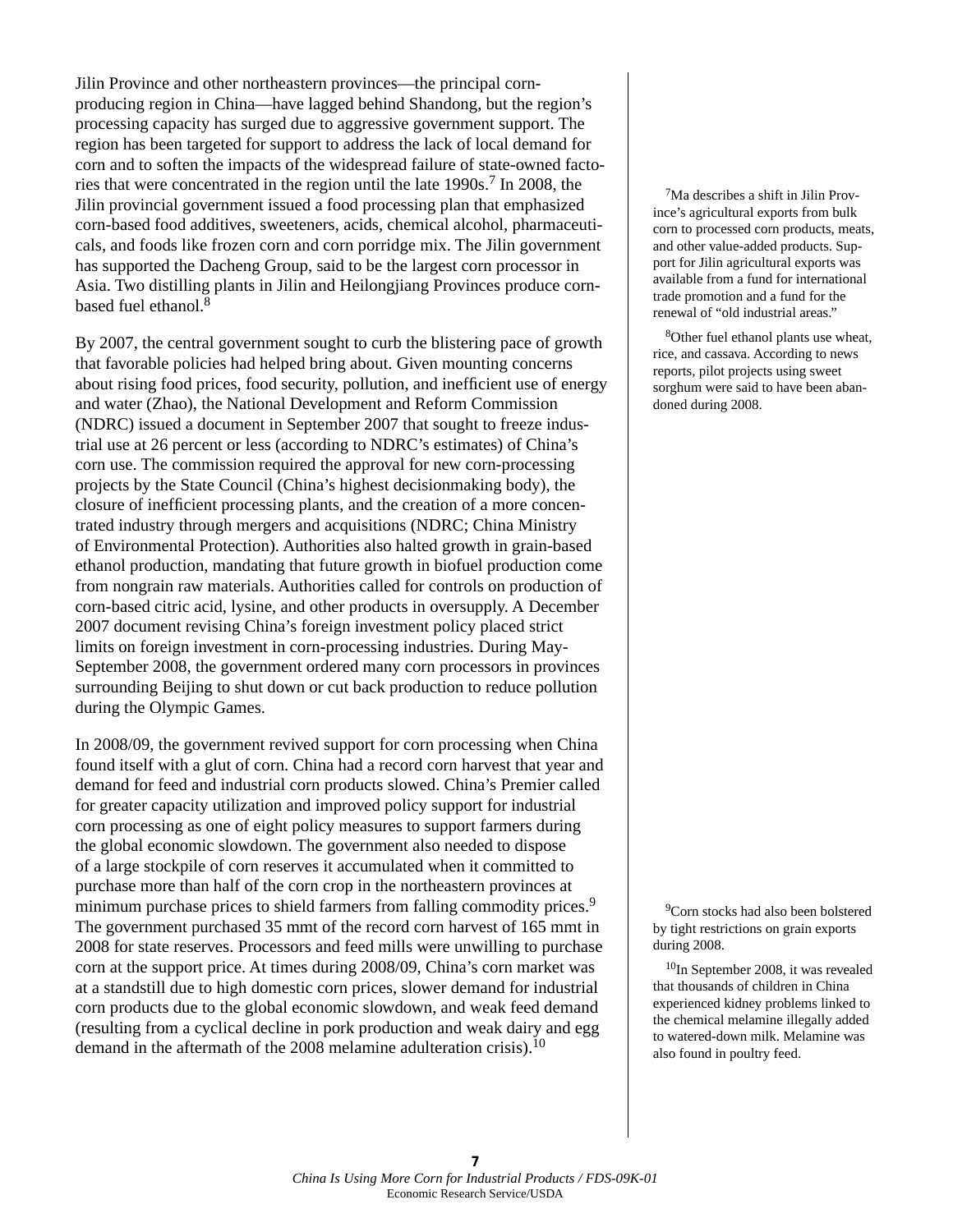With high raw material (i.e., corn) prices and slow demand, processors in the northeast and other regions idled much of their processing capacity. The government arranged to transfer corn from the northeast to southern provinces to ease the glut of corn in the northeast and offered a subsidy to northeastern processors for every metric ton of corn they processed. In June 2009, a rebate on value-added taxes (VAT) for export of processed corn products that had been canceled in 2008 was restored at a rate of 5 percent.<sup>11</sup>  $\frac{11}{11}$ The value-added tax rebate for corn

was kept at zero in June 2009. Rebates for some other agricultural products were set as high as 13 percent.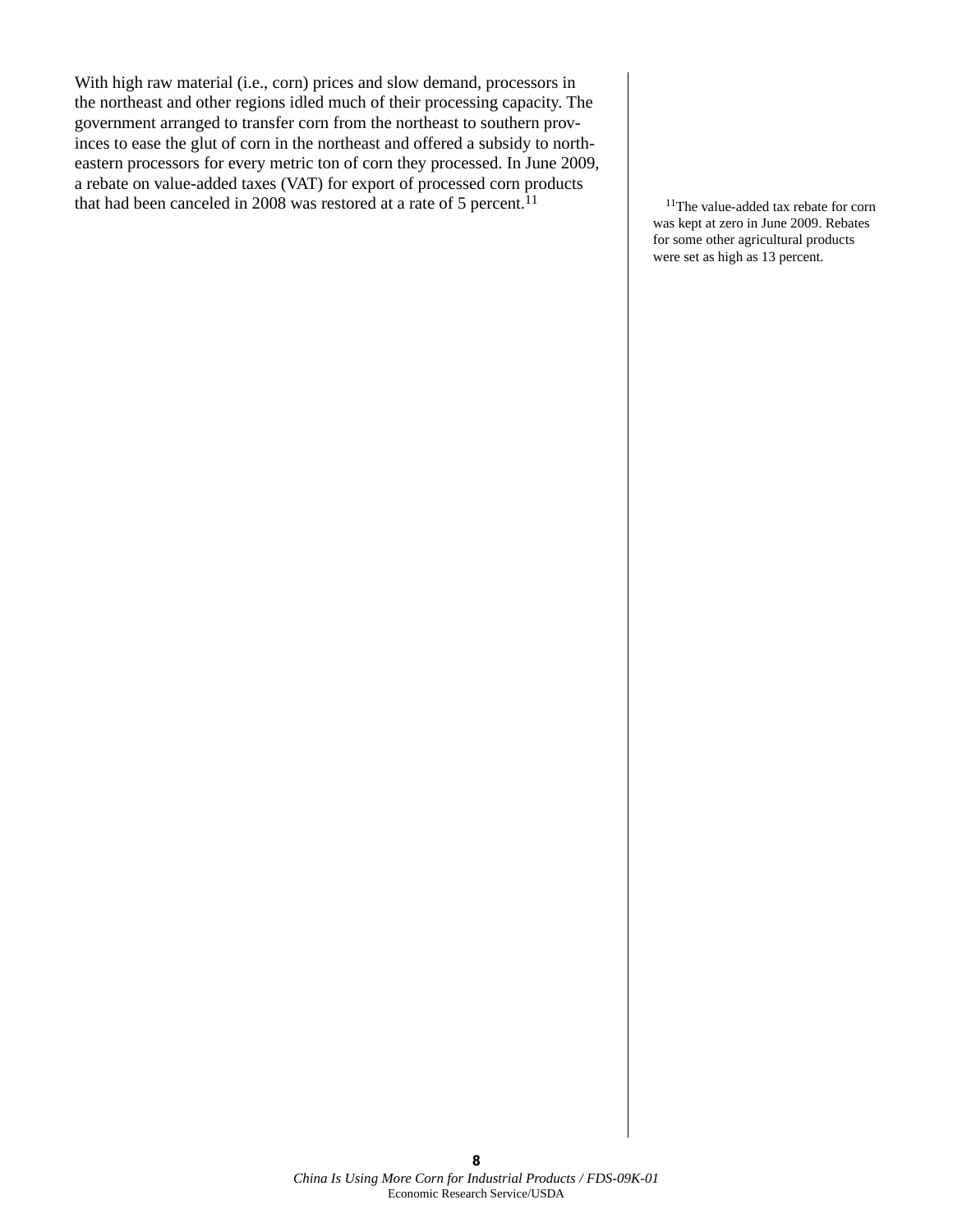# Capacity Growth Outpaced Domestic **Demand**

China's processing capacity for corn-based products appears to have outpaced domestic demand. Central government reports call for prevention of "blind" (mang mu) investment—the creation of excess capacity when companies encouraged by local authorities simultaneously build similar large plants in multiple locations without regard to the ability of the market to absorb the new supply. Much of the new capacity is in large, modern facilities, added to an existing base of older, smaller processors that often use outmoded equipment. The highly competitive market results in price cutting and losses. With a saturated domestic market, companies have expanded overseas sales to utilize their production capacity.

A December 2008 corn-processing industry report by Chicorn (www.yumi. com.cn) estimated that China was utilizing about 57 percent of its corn processing capacity in 2008. Another analyst reported that China's starch industry was operating at 62 percent of capacity and the ethanol industry was at 50 percent of capacity in 2007 (Yu).

According to the Chicorn report, China had over 500 corn processing enterprises, but most were small in scale, used outdated equipment, and had high production costs. The Chicorn report noted that the capacity to produce some products far exceeded domestic demand. Among these products were citric  $\alpha$  and sorbitol (each with capacity over 1 mmt), lysine (capacity over 700,000 mt), and monosodium glutamate (capacity over 2 mmt).

ERS assessed the regional distribution of corn-processing industry capacity by analyzing data on 160 corn-processing enterprises obtained from the Chicorn report.13 Nearly all processing capacity is in northern provinces where most corn is produced (fig. 5). Eastern China's Shandong Province a major corn-producing province and a major hub of agribusiness—had the largest processing capacity (13.2 mmt) in 2008, and neighboring Hebei Province was also a leading producer (7 mmt). In earlier decades, there was little processing capacity in northeastern China (Liaoning, Jilin, Heilongjiang, and Inner Mongolia), a region that grows nearly 40 percent of China's corn but is isolated from markets in thriving coastal cities. In recent years, however, processors have concentrated on the northeast because of easy access to corn and government inducements to develop the region. The northeastern region now has about 20 mmt of corn-processing capacity, about half of it in Jilin Province.

The corn-processing industry includes a small number of large companies and dozens of small mills and distilleries (see box, "Profiles of Corn-Processing Companies"). The Chicorn report listed 160 plants, their capacities, and estimated actual production in 2008 (individual plants of several large companies are listed separately). Eleven plants had capacity of over 1 mmt per year, and they accounted for about a third of the capacity of plants on the list (fig. 6). About 70 medium-sized plants (capacity 200,000-900,000 mt) accounted for about half of total capacity. Small plants accounted for the remainder.

<sup>12</sup>Eighty percent of China's citric acid is made from corn.

<sup>13</sup>The listing excluded small-scale corn processors.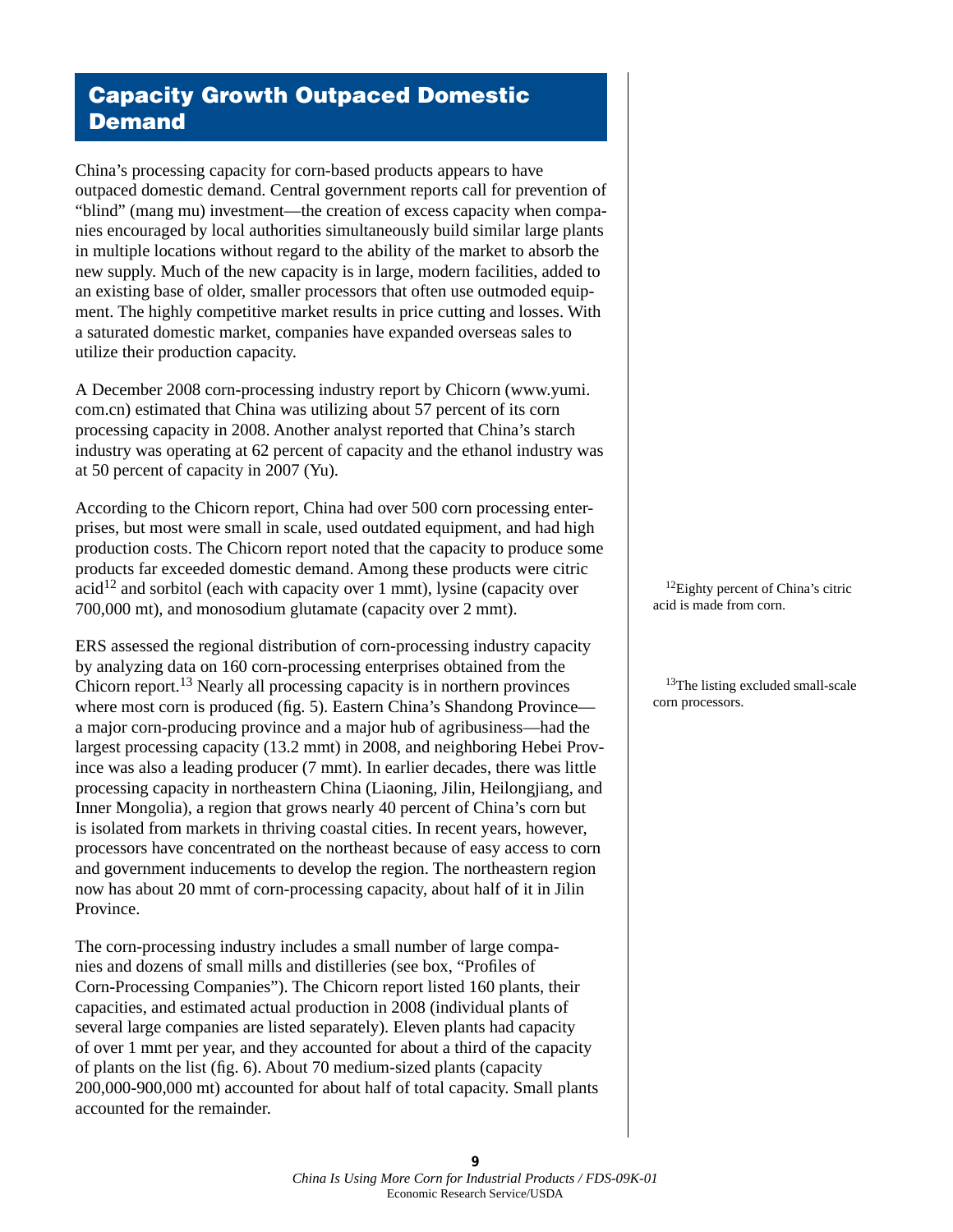#### Figure 5

#### **China's corn processing capacity is concentrated in northern provinces**



Note: Chart shows estimated corn processing output capacity in 2008.

Source: USDA, Economic Research Service analysis of data from Chicorn (www.yumi.com.cn).

### Figure 6 **The largest plants account for nearly a third of China's corn-processing capacity**



Source: USDA, Economic Research Service analysis of data reported by Chicorn, December 2008.

> **10** *China Is Using More Corn for Industrial Products / FDS-09K-01* Economic Research Service/USDA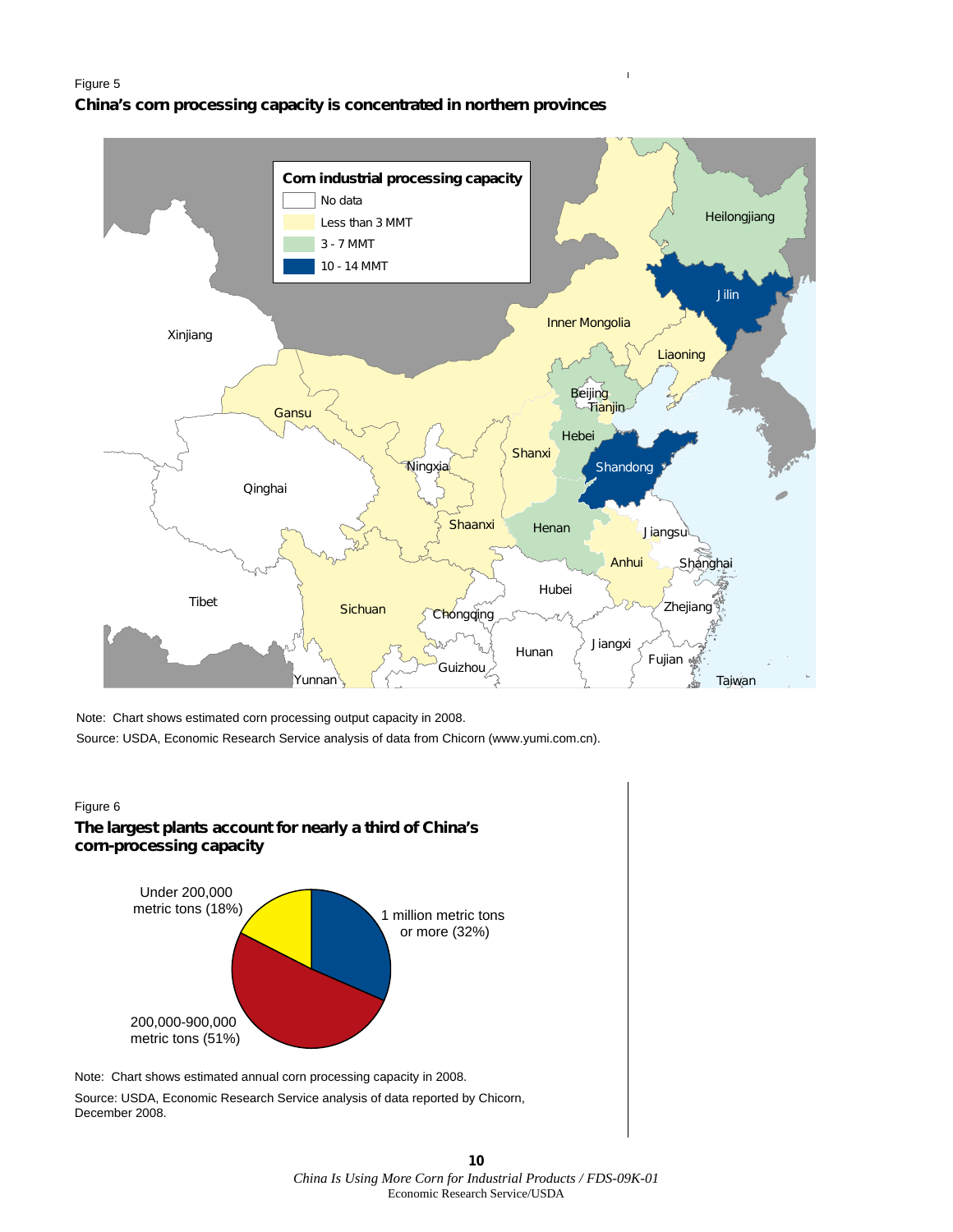The list revealed that capacity utilization is lower among small plants. On average, the largest plants produced at about two-thirds of capacity in 2008, whereas the smallest plants used just a third of their capacity (fig. 7). About 30 of 80 small plants were reported to be idle. The list noted that all the small starch plants in Zhao County of Hebei Province (with capacity totaling 1.5 mmt) were "probably idle," apparently due to an environmental cleanup campaign in that county.<sup>14</sup>  $^{14}A$  county government document

Figure 7



Note: Chart shows ratio of reported production to processing capacity by size of plant in 2008. Source: USDA, Economic Research Service analysis of data reported by Chicorn, December 2008.

listed 43 companies targeted for the rectification program aimed at reducing pollution by closing plants with weak environmental controls.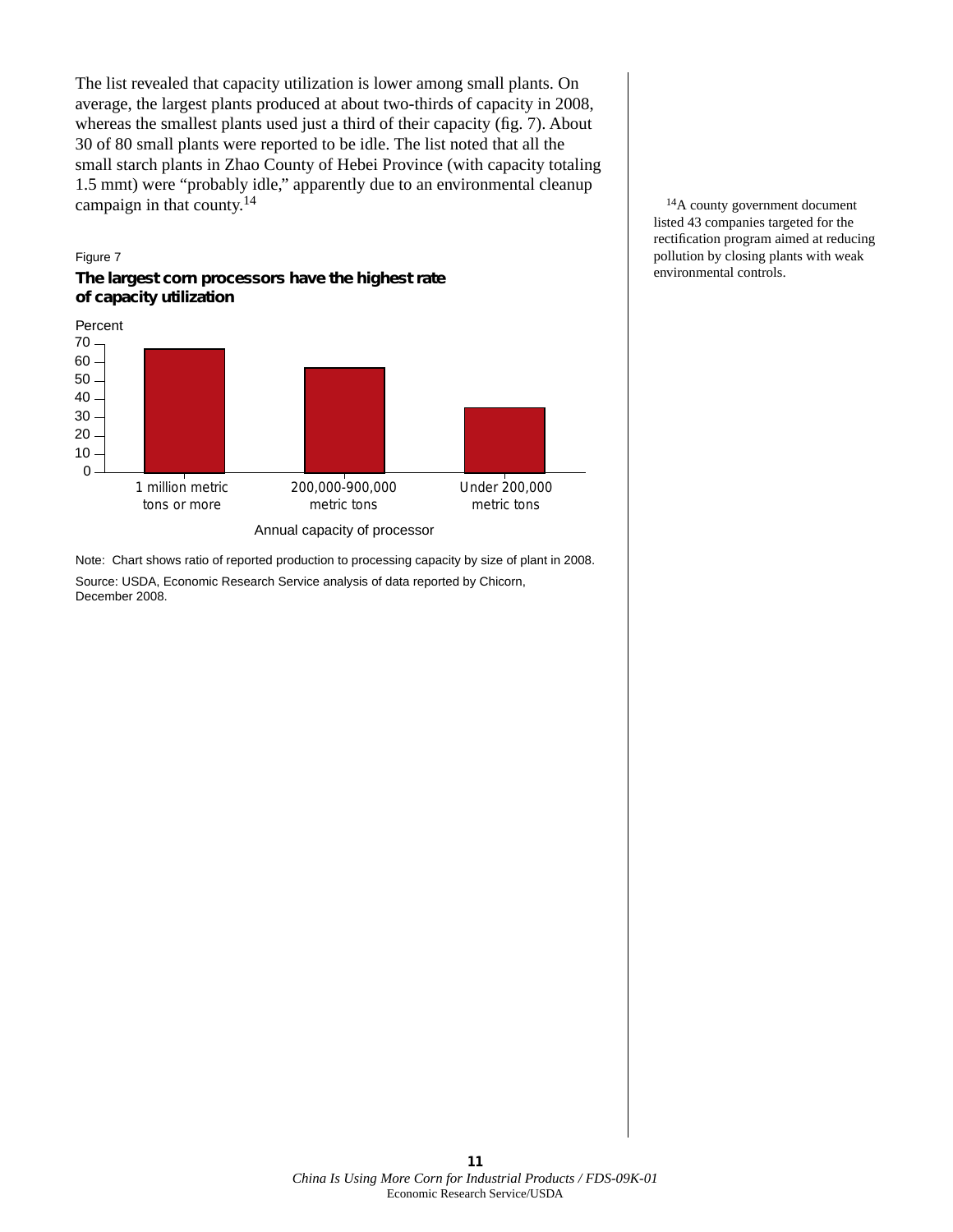### **Profiles of Corn-Processing Companies**

China's corn-processing industry includes companies of varying scales, ownership, and location. Brief profiles of several representative companies engaged in industrial processing provide perspective on the diverse players in the industry, their roles in world markets, and the effects of government policies on their operations. Profiles are based on information provided by company web sites and news reports.

The Changchun Dacheng Industrial Group Co. (Jilin Province) claims to be the largest corn processor in Asia and the world's largest producer of lysine. It is listed on the Hong Kong stock exchange. Its main products include corn starch, sweeteners, lysine, chemicals, high-protein feed, and machinery. It has six large cornprocessing plants and the capacity to process 3.2 mmt of corn annually, including 600,000 mt for various kinds of amino acids. It exports to North America, Australia, Brazil, other Asian countries, and Europe. The company was founded in 1996 and began producing starch in 1998. It initiated lysine production in 2000 "to replace imports."

The Zhucheng Xingmao Corn Developing Co., Ltd. (Shandong Province) was established in 1993. It has over 10,000 employees and seven starch mills. The company produces starches, sweeteners, corn gluten meal, monosodium glutamate, poultry feed, and corn oil. Its processing capacity is 3 mmt of corn. Its annual output is 2 mmt of corn starch, 300,000 mt of modified starch, 150,000 mt of corn protein meal, and 150,000 mt of corn oil. It exports products to 40 countries. Zhucheng is involved in a number of central and provincial government food technology projects and is part of a Ministry of Agriculture plan to promote a regional adjustment of farm production.

The Chengfu Food Group (Heilongjiang Province) is a private company with 1,300 employees that produces monosodium glutamate, sweeteners, lysine, feed, packing materials, and organic fertilizer. Its annual capacity is 400,000 mt of corn. Its output in 2006 of various products totaled 91,720 mt. Chengfu has six "green" corn production areas (certified as free of pollution and without toxic pesticides) that comprise about 165,000 acres. It is designated as a national agricultural leading enterprise, which entitles the company to government financial support and other benefits in exchange for purchasing crops from small farmers. Chengfu exports to Russia and east Asian countries.

Limin Starch Company is a collective enterprise with multiple starch production facilities in Zhao County of Hebei Province. The No. 1 plant was constructed in 1982 and has annual capacity of 50,000 mt of corn starch output and 100-200 employees. It has ISO 9001 quality management system certification and is designated as an agricultural leading enterprise of Shijiazhuang City. A document issued by the county government in 2007 announcing a pollution-control program aimed at starch processors identified Limin as lacking environmental controls. The document listed 28 plants that would be closed and 19 that would have to meet requirements by a deadline. Limin plants were included on both lists. The December 2008 Chicorn report stated that all small processors in Zhao County (total capacity of 1.5 mmt) were probably idle.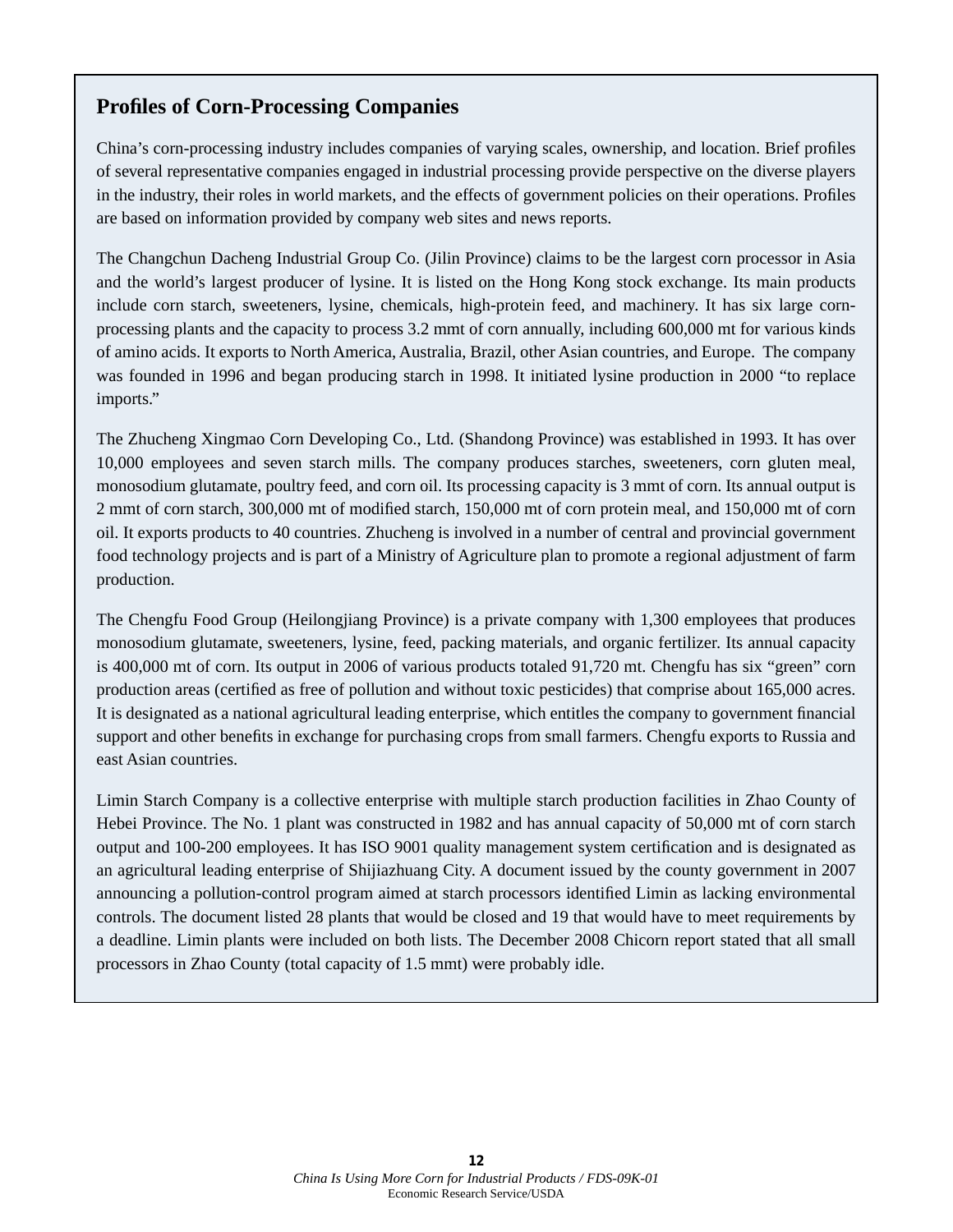### Growth in Exports of Industrial Products

The conventional view among analysts is that rising industrial use represents increasing demand for corn in China that will turn the country into a corn importer. But a closer look shows that China's corn supply has outpaced domestic demand. China's exports of unprocessed corn decreased in recent years, but its exports of industrial corn products rose. Thus, China still has a surplus of corn—its exports have shifted from unprocessed corn to processed value-added products. CNGOIC estimates that China's corn supply exceeded its use by 5.8 mmt in 2007/08 and 22 mmt in 2008/09.15

ERS investigated recent trends in industrial product exports by analyzing China customs statistics for a set of 19 corn-based starch, oil, sugar, feed, and chemical products (appendix table). These products are largely made from corn in China, although some may be made from other raw materials as well.16 The list of products is not exhaustive—other products that use corn as raw material are not included. For example, corn-based ethanol is not included since ethanol can be made from different raw materials and the statistics do not distinguish corn-based ethanol. The quantity exported is the weight of final products. The volume of corn used as raw material exceeds the volume of the final products in most categories.

China's exports of corn-based products boomed as producers saturated the domestic market. With keen competition and downward pressure on prices in the domestic market, many producers expanded overseas sales. Exports of industrial corn products rose from 1.4 mmt in 2004/05 to a peak of 3.4 mmt in 2007/08 (fig. 8). The rising exports of corn-based industrial products coincided with a decrease in exports of unprocessed corn from 7.6 mmt in 2004/05 to 550,000 mt in 2007/08.17 Exports of unprocessed corn sank further to 172,000 mt in 2008/09. The decline reflects policies taken by Chinese officials during calendar year 2008 to prevent food prices from rising, including withdrawal of grain export quotas, cancellation of VAT rebates for exports of grains and their products, and a temporary export tax on grain exports. Exports for the 2008/09 market year totaled 2.9 mmt, below the previous year's peak but higher than export totals for 2006/07 and earlier years.

Exports of industrial corn products grew exponentially through the second quarter of 2007 (fig. 9). Exports increased for a range of products, including citric acid, lysine, corn starch, dextrins, sugars, syrups, distillers' grains, residues of starch and corn milling, and monosodium glutamate. China imported nearly all of its lysine until the 2000s, but it is now a net exporter. Jilin's Dacheng Group now claims to be the world's largest lysine producer. China dominates world markets for some products. In 2007, China accounted for over 80 percent of global citric acid exports and over 60 percent of global fructose exports.

China's exports of industrial corn products dipped during the second half of 2007 and then rebounded to a high level during the first two quarters of 2008. During 2007-08, international grain prices surged, but China's restriction on corn exports helped keep China's corn price below international prices. This gave Chinese producers of industrial products lower raw material costs than

<sup>15</sup>Based on the corn balance sheet in China National Grain and Oils Information Center's feed grain market supply and demand situation report for November 2009.

16ERS confirmed that product categories were primarily corn-based by checking the geographic origin of exports. For example, exports of sugar products (harmonized system code 170290) originated mostly from northern corn-producing provinces, not southern provinces where cane sugar is produced.

<sup>17</sup>ERS did not include ethanol in its estimate of corn industrial product exports since customs statistics do not distinguish corn-based alcohol. Yu reported a higher total of 3.8 mmt of corn exported in the form of processed products in 2007. China had a surge of ethanol exports during 2006 but cancellation of the VAT rebate reduced ethanol exports from Jilin and other provinces in 2007 (Ma; Yu).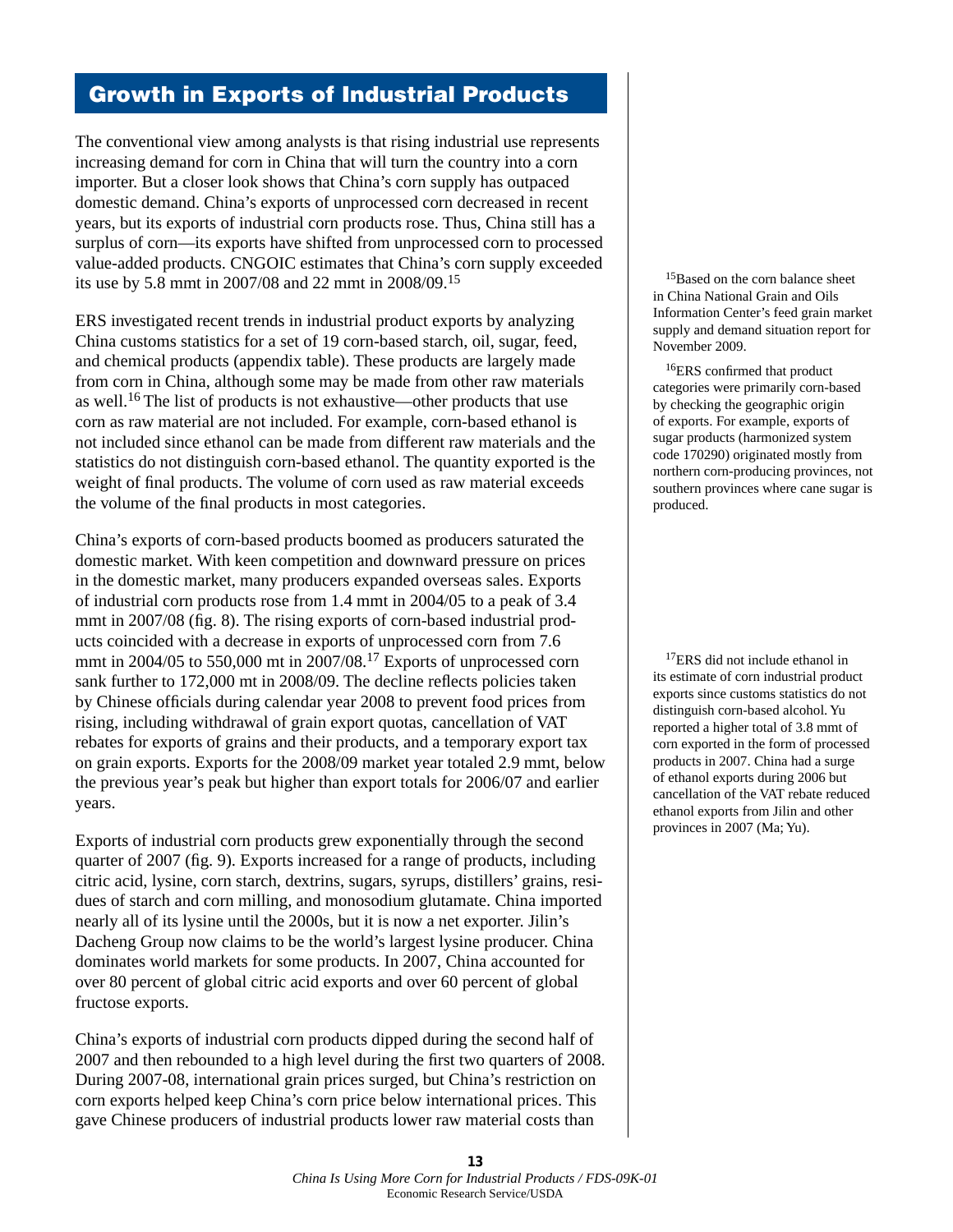competitors in other countries. However, China's advantage reversed later in 2008 when international prices dropped, and Chinese officials supported corn prices above the international level. China's industrial corn product exports dipped sharply in the fourth quarter of 2008 before recovering in 2009. In June 2009, officials restored the VAT rebate for exported corn starch at a rate of 5 percent. By the second quarter of 2009, exports of industrial corn products recovered to near the peak levels reached in the first two quarters of 2008. Exports for the 2008/09 market year totaled 2.9 mmt, below the previous year's peak but higher than export totals for 2006/07 and earlier years.



### **China's exports of industrial products grew as unprocessed corn exports diminished**



Note: Market year is October-September. Industrial products include corn starch, corn oil, milling and distilling residues, glucose, fructose, other sweeteners, lysine, glutamic acid, citric acid, dextrins, and sorbitol.

Source: USDA, Economic Research Service analysis of China customs statistics.

### Figure 9 **China's exports of corn industrial products have risen**



Note: Chart shows quarterly exports. Starch and dextrins: corn starch and dextrins. Chemicals and food additives: citric acid, lysine, glutamic acid, and sorbitol. Milling residues: residues of corn milling, starch manufacture, distilling, and brewing. Sweeteners: glucose and fructose. Source: USDA, Economic Research Service analysis of China customs statistics.

**14** *China Is Using More Corn for Industrial Products / FDS-09K-01* Economic Research Service/USDA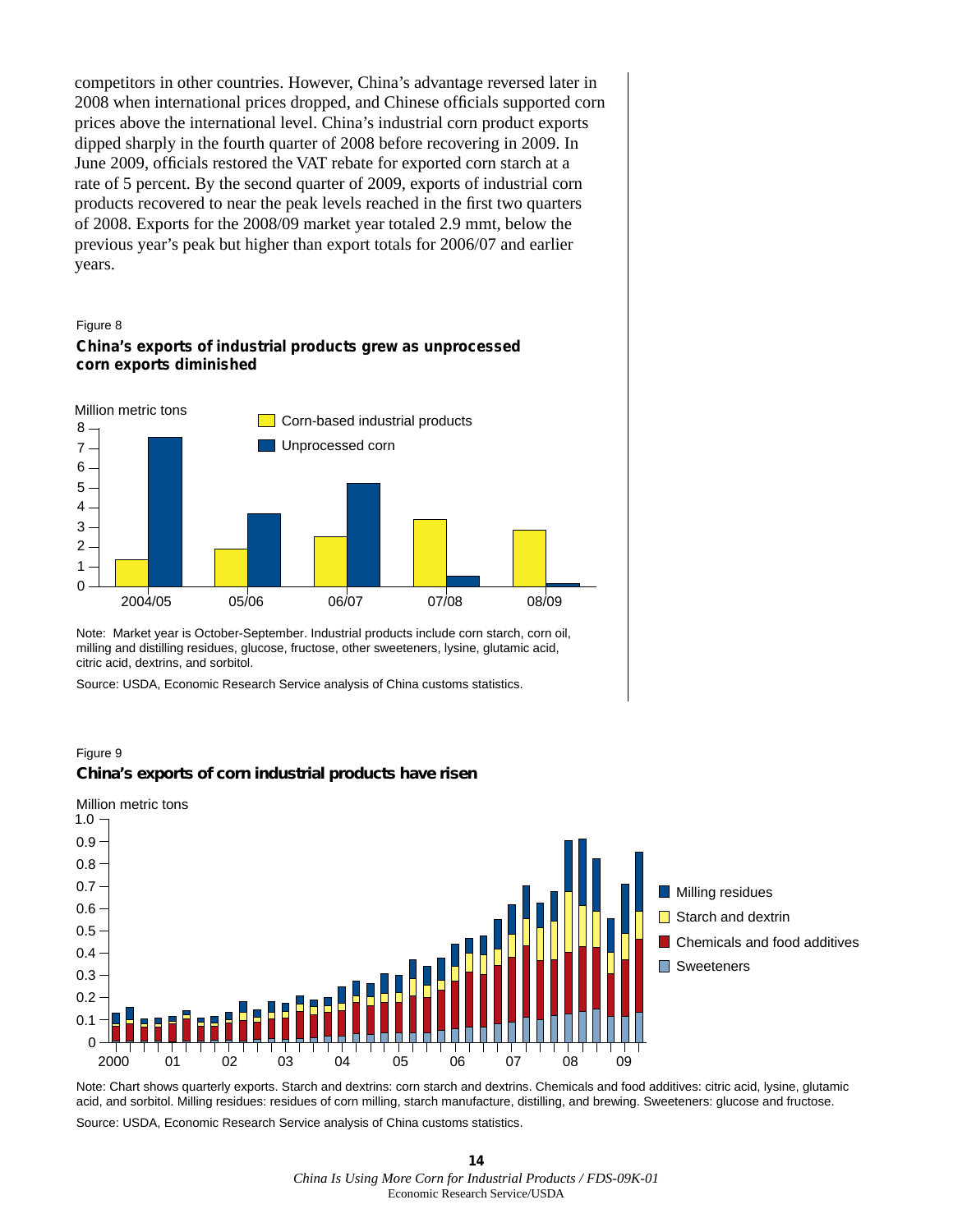China's industrial corn product exports come mainly from a few geographic areas where large processors are concentrated. ERS analysis of corn industrial product exports using China customs statistics by city and province shows that 47 percent of the country's exports for January-September 2009 came from Shandong and 19 percent came from Jilin (fig. 10). These two provinces accounted for a combined 68 percent of industrial corn product exports, much higher than their 24-percent share of corn production. Sixty percent of Jilin Province's exports came from Changchun City, where the Changchun Dacheng Group (see box, "Profiles of Corn-Processing Companies," on page 12) is headquartered.18 Forty percent of Shandong's exports came from Weifang and 16 percent from Zhucheng City.

Other large sources of industrial corn product exports in China include Rizhao, Huimin, Linyi, and Qingdao Cities in Shandong Province, and Siping, Baicheng, and Jilin Cities in Jilin Province. Hebei accounted for 12 percent, but most of those exports came from a single city: Qinhuangdao. Anhui accounted for 5 percent (mostly from Bangbu City) and Jiangsu 5 percent. Apart from Jilin, other major corn-growing provinces in the northeast (Liaoning, Heilongjiang, Inner Mongolia) accounted for a combined total of just 4 percent of industrial corn product exports (they accounted for more than one-fourth of corn production in 2008).

#### Figure 10

### **Shandong and Jilin Provinces account for most of China's exports of corn industrial products**





Source: USDA, Economic Research Service calculations based on China customs statistics accessed through Global Trade Information Services, Inc.

18In China's administrative system, a city or prefecture encompasses a multicounty region that includes rural areas surrounding the city. Many counties have been reclassified as cities since the 1990s.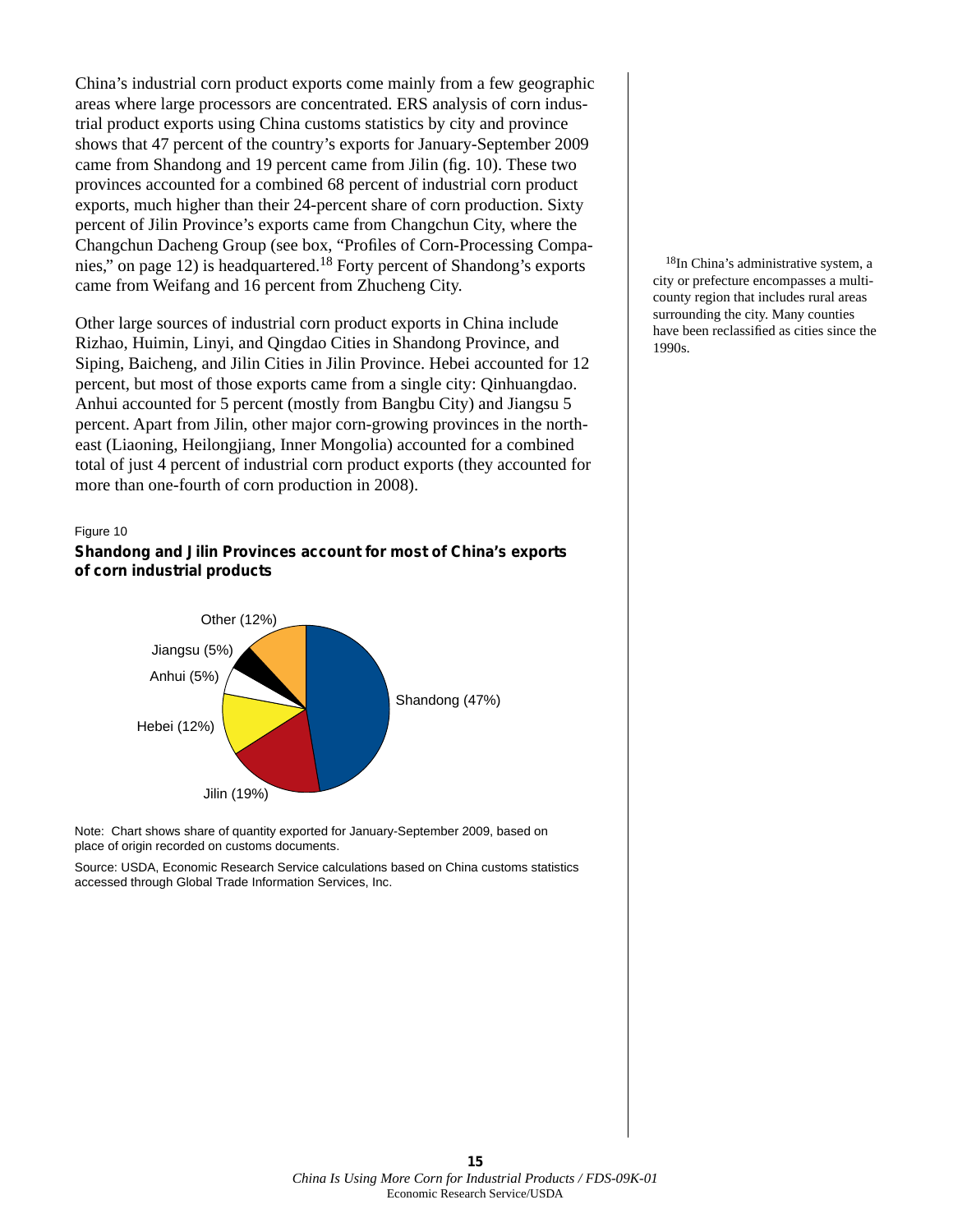# High Corn Prices Squeeze Manufacturers

Corn prices are a determinant of the competitiveness of corn-based industrial products.19 China's exports of industrial corn products have risen despite a relatively high and rising domestic corn price (fig. 11). On average, China's domestic corn price is 20-40 percent higher than the price at U.S. gulf ports. Since 2005, China's corn prices have been on an upward trend, reflecting gradually tightening corn supplies. The cumulative 4-year increase in corn price at Dalian in northeastern China from April 2005 to April 2009 was about 65 percent. The average unit value of exported corn starch rose in tandem with the corn price.

In 2008/09, China's corn processors were buffeted by volatile fluctuation in world corn prices and a reversal of Chinese corn price policy. When international prices of corn and other commodities spiked in 2008 (Trostle), Chinese policymakers enacted temporary policies (as described earlier) to prevent domestic grain prices from soaring. The U.S. gulf price of corn rose above the China corn price, and the unusual shift in prices gave Chinese industrial processors a cost advantage in raw materials. This was a principal factor behind the soaring exports of industrial corn products during the first half of 2008 (see fig. 9).

In the fourth quarter of 2008, international commodity prices plunged and the worldwide economic crisis slowed demand for corn. Chinese authorities scrambled to support grain prices, announcing four rounds of corn purchases for government reserves at minimum prices. Authorities purchased 35 mmt of the 2008/09 corn crop in northeastern provinces—more than half of the crop in that region—to support prices. $20$ 

The competitive position of industrial users of corn in China reversed sharply as prices of starches, alcohol, and related products fell while raw material

<sup>19</sup>According to Yue, corn represents 90 percent of the variable cost of starch production, 80 percent of alcohol variable costs, and 50 percent of citric acid variable costs in China.

20The government announced plans to purchase 40 mmt, but news reports indicate that 35 mmt was actually purchased.



Figure 11 **Price of China's exported corn starch rose with domestic corn price**

Note: Exported corn starch price is the ratio of export value to quantity for corn starch (HS code 110812). China domestic price is wholesale price at Dalian converted to dollars at the official exchange rate.

Source: USDA, Economic Research Service using China National Grain and Oils Information Center, USDA, and China customs statistics.

**<sup>16</sup>** *China Is Using More Corn for Industrial Products / FDS-09K-01* Economic Research Service/USDA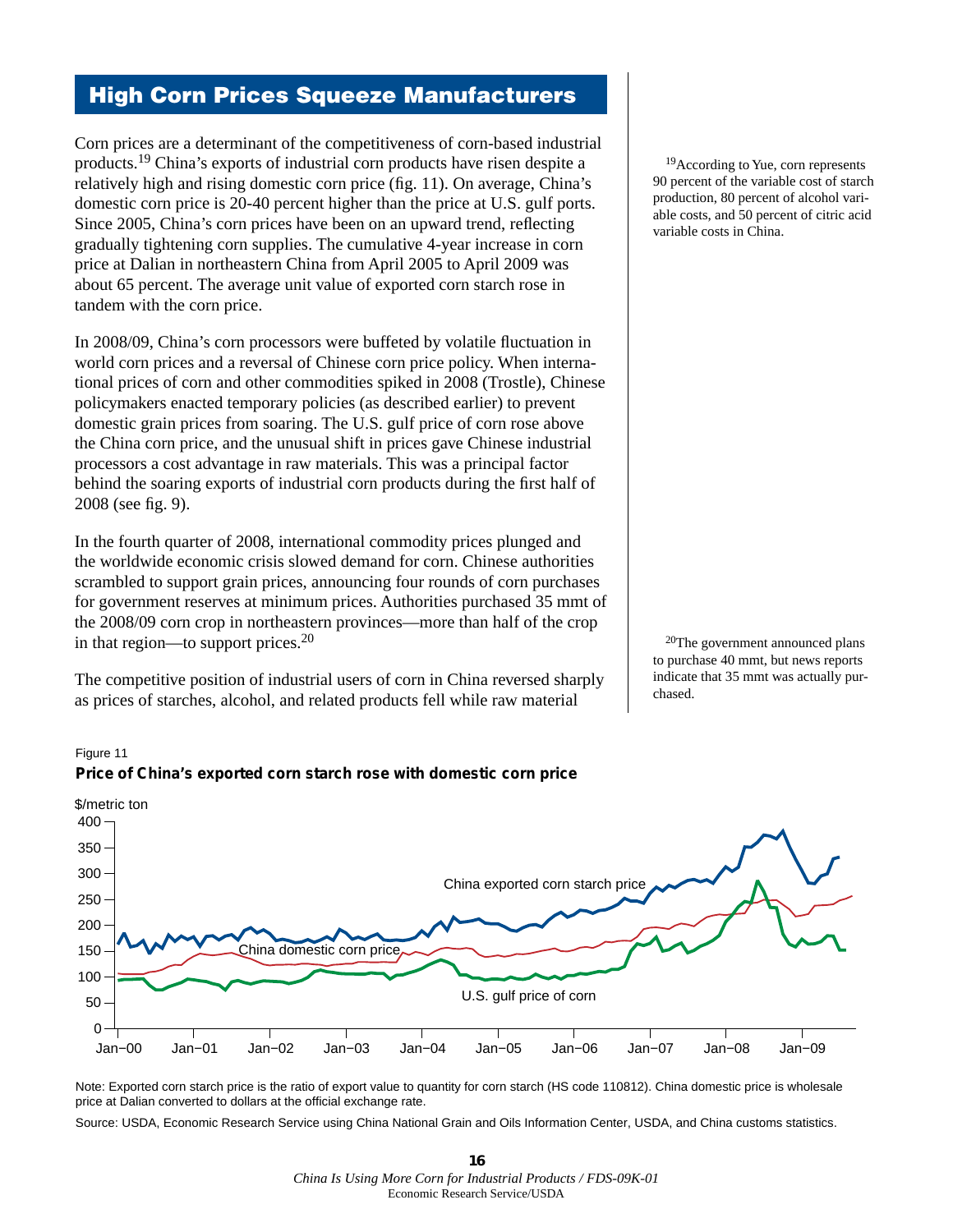costs (corn prices) were supported at high levels. In 2009, CNGOIC forecast a decrease in industrial use from 40.8 mmt in 2007/08 to 38.3 mmt in 2008/09, followed by a recovery to 41 mmt in 2009/10. Many corn processors in China idled their plants in late 2008 and 2009. Yue reported that alcohol manufacturers' capacity utilization fell to 36 percent in August 2009, down from a peak of 62 percent. Capacity utilization was also down sharply for starch, citric acid, and lysine production.

As the 2009 harvest approached, the tradeoffs from supporting corn prices became clear. It was widely anticipated that the government would again support corn prices at a high level to protect farmers' income and encourage them to continue planting corn. However, the high corn price translated to negative profit margins for corn processors. According to news reports, many processing facilities were idle for much of 2009 and many were bankrupt or trying to sell their factories (Wang). Small privately owned companies with less access to bank loans and ineligible for processing subsidies (only processors with at least 100,000 mt annual capacity were eligible)—were in an especially precarious position. High corn prices also crimped the profits of feed mills (who were not given subsidies) and livestock producers.

A regional imbalance in corn supply and demand also emerged. In much of the country, corn supplies tightened and prices rose, as private and onfarm inventories became mostly depleted as the crop year came to an end. According to industry news reports, at least 22 mmt of government corn reserves remained unsold in northeastern warehouses (Qi). In August and September 2009, China's government auctioned about 12 mmt of corn from reserves, but much of the corn offered went unsold since many buyers were unwilling to purchase corn at the minimum prices set for the auctions. With large reserves still in government warehouses, many observers wondered whether there would be enough space to store the new corn crop after harvest in fall 2009 (Qi).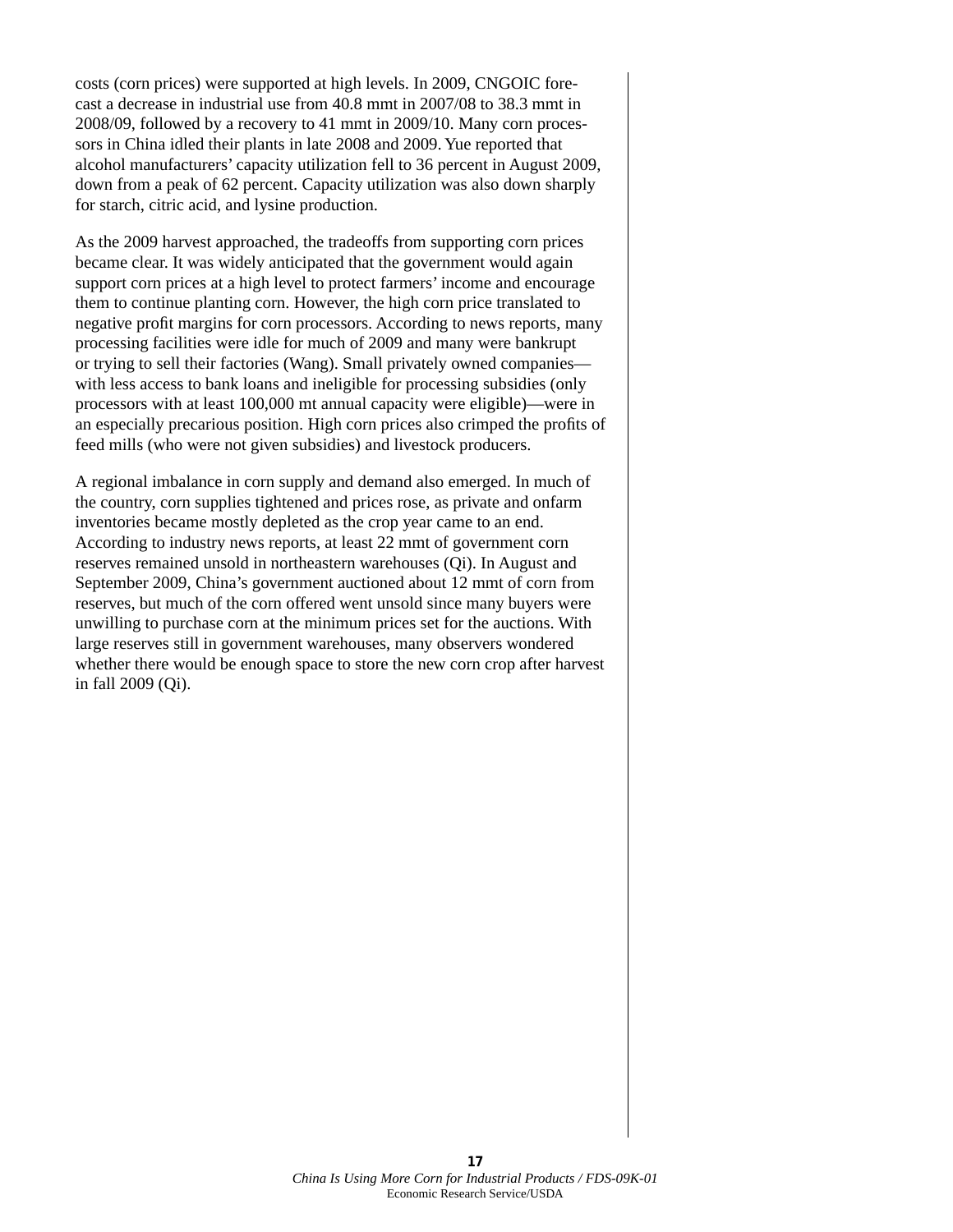# Slower Growth and Consolidation May Be Ahead

The rapid growth in processing capacity since 2000 is not likely to continue. Central government policymakers are now encouraging industry consolidation and elimination of excess capacity. Enthusiasm for support for grain processing has waned due to growing concern about domestic food security. Increased focus on pollution, water supplies, and energy use may lead to closure of some plants, cancellation of new projects, and higher operating costs in other plants. Closing plants with weak effluent controls or inefficient water and energy use may simultaneously address the excess capacity issue since these companies tend to be small, old facilities with low efficiency.

The industry is likely to consolidate into fewer, larger companies through mergers, acquisitions, and closures of small outmoded plants. The concentration of the industry reflects economic forces as well as government priorities of creating strong "industry champions" with branded products and eliminating weaker small companies with lax environmental controls and inefficient use of energy and water. Some industry members thought the consolidation would be hastened by the bankruptcy of small processors during 2009, as described earlier (see Wang). At the same time, a handful of large companies are emerging as influential players in the domestic industry and in international markets.

China's future as a processor of corn products depends largely on the scarcity or abundance of corn in the country. The Chinese government encouraged the development of the corn-processing industry largely to reduce excess corn supplies and raise farm prices. A trend of rising corn prices in China since 2005 suggests that these goals have been met. If Chinese corn prices continue rising in future years, the growth of the industry will slow and exports of industrial corn products may decline.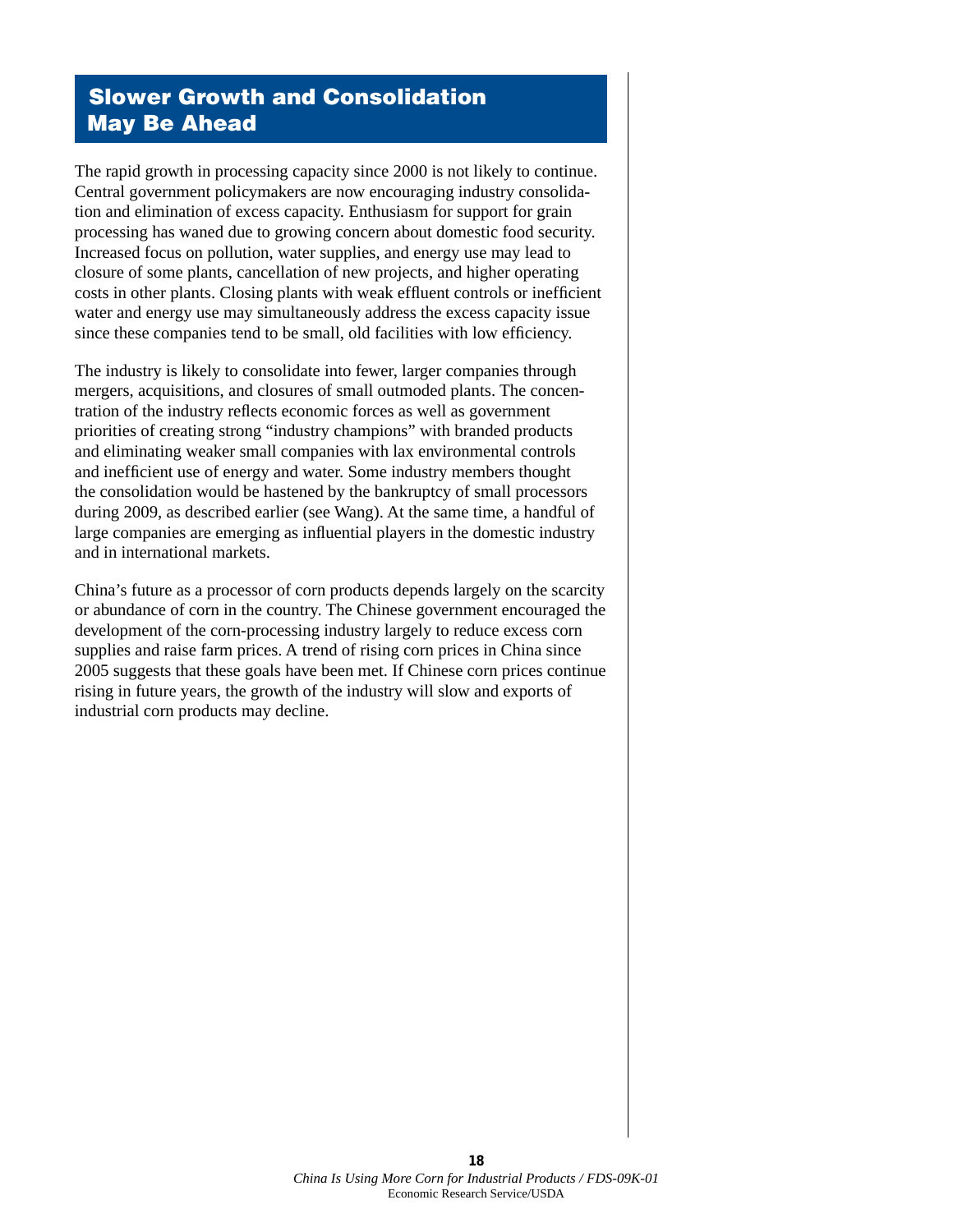# References

- Beckman, Chanda, and Junyang Jiang. *China Biofuels Annual*. U.S. Department of Agriculture, Foreign Agricultural Service. GAIN CH9059. July 17, 2009.
- China Academy of Agricultural Sciences. *China's Corn Industry*. Unpublished report. January 1999.
- China Business Journal. "Tigao Butie Nanjie Ranliao Yichun Yingli Kun Ju (Raising Subsidies a Difficult Solution for Ethanol Profit Predicament)." March 7, 2009. http://news.cb.com.cn/html/36/n-4636.html
- China Ministry of Environmental Protection. "Clean Production Standards: Corn Starch Industry." Draft presentation. September 2007. http://sjc.zhb. gov.cn/info/gw/bgth/200711/W020071112264458021992.pdf
- China National Development and Reform Commission (NDRC). *Guanyu Cujin Yumi Shenjiagongye Jiankang Fazhande Zhidao Yijian* (On Healthy Development of the Corn Industrial Processing Industry: Ideas for Guidance). Unpublished report. September 2007.
- China National Grain and Oils Information Center (CNGOIC). *Feedgrains Supply and Demand Situation Monthly Report*. Various issues.
- China National Grain Bureau. "Wo Guo Jiujing Chanye Fazhan Xuyao Guanzhude Jige Wenti (Some Issues Related to Demands of Our Country's Ethanol Production Growth)." March 3, 2008. http://ls.zhangye.gov.cn/ lskx/lsyj/200803/71052.html.
- Chicorn. *Corn Processing Industry Report*. Various issues.
- Corn Refiners Association. *Corn: Part of a Global Economy*. Annual Report. 2007. http://www.corn.org/CRAR2007.pdf
- Fei, Zhongjia. "07/08 China Corn Supply and Demand Analysis." Presentation at International Corn Outlook Conference. Dalian, China. September 2008.
- Ma, Ming. "Guangyu Jinyibu Tuidong Jilin Sheng Nongchanpin Chukoude Yanjiu (Research on further promoting Jilin Province's Agricultural Exports)." *Economic Review* No. 9. 2007. http://lw.china-b.com/ jjlw/20090209/86049\_1.html
- Qi, Lu. "Lin Chu Yumi Tuo Shi Xiaoguo Xian Zhao (Prominent effects of Temporary Corn Reserve Market Intervention)." *Zhonghua Liangyou Xinxi Wang* (*China Grain and Oils Information Net*). September 30, 2009. http://www.chinagrain.cn/yumi/2009/9/30/200993016303091574.html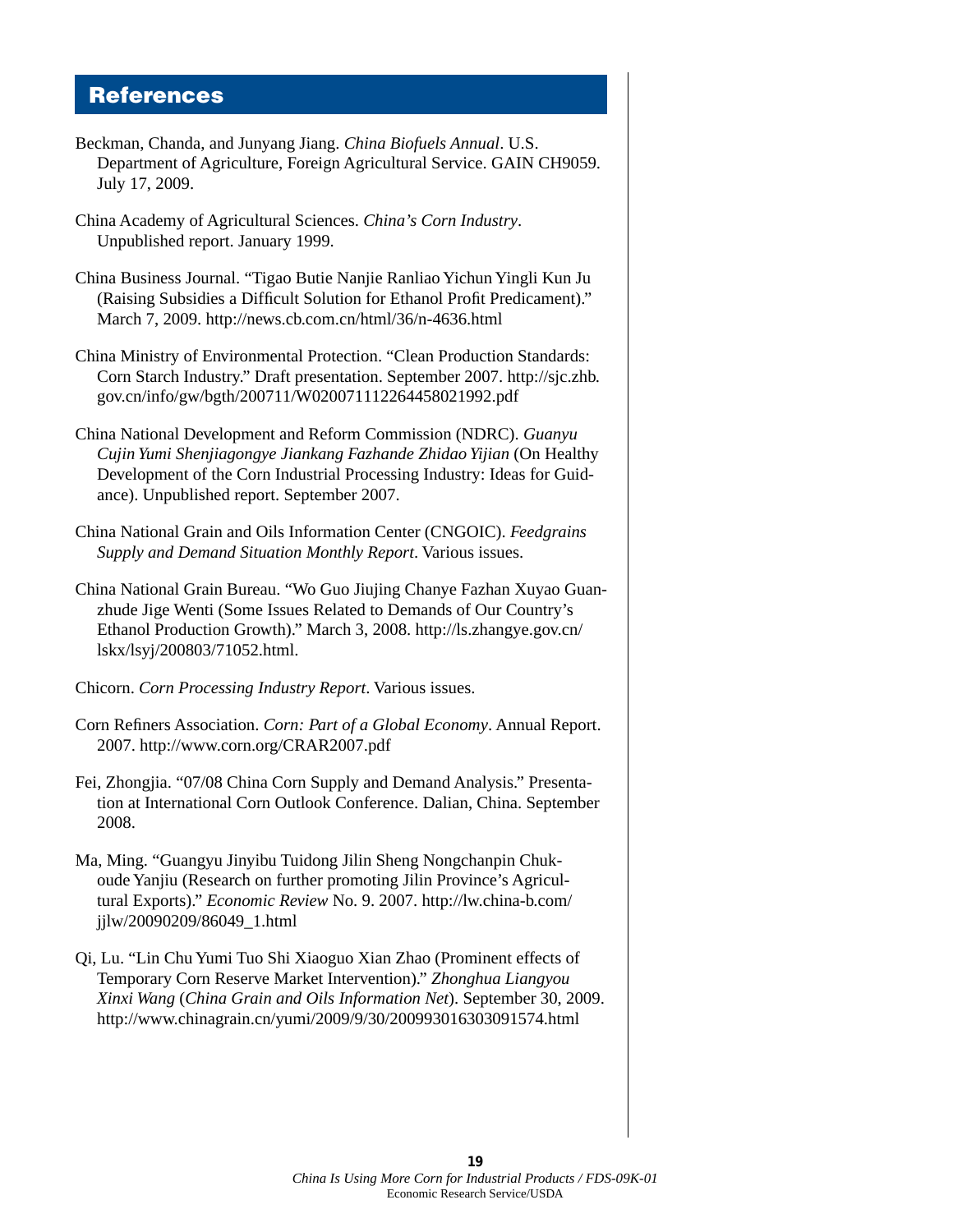- Trostle, Ronald. *Global Agricultural Supply and Demand: Factors Contributing to the Recent Increase in Food Commodity Prices*. WRS-0801. U.S. Department of Agriculture, Economic Research Service. July 2008. [www.ers.usda.gov/publications/wrs0801/](http://www.ers.usda.gov/publications/wrs0801/)
- Wang, Xiaoxia. "Yumi Jiagong Qiye Mianlin Tingchan Kunjing (Corn and Soybean Processing Enterprises Face Shut-down Predicament)." *Jingji Shibao* (*Economic Times*). August 31, 2009.
- Yu, Zuojiang. "Analysis on China's Corn Deep Processing Industry." Presentation at International Corn Industry Conference. Dalian, China. September 2008.
- Yue, Guojun. "Analysis on China's Corn Processing Industry." Presentation at International Corn Outlook Conference. Dalian, China. September 2009.
- Zhao, Jixiang. "Yumi Shen Jiagong Ye de Fazhan yu Liangshi Anquan Xingshide Taolun (Discussion of Development of Corn Processing and Grain Security Situation)." China Starch Industry Association. Unpublished report. November 2007. http://www.cn-mds.org.